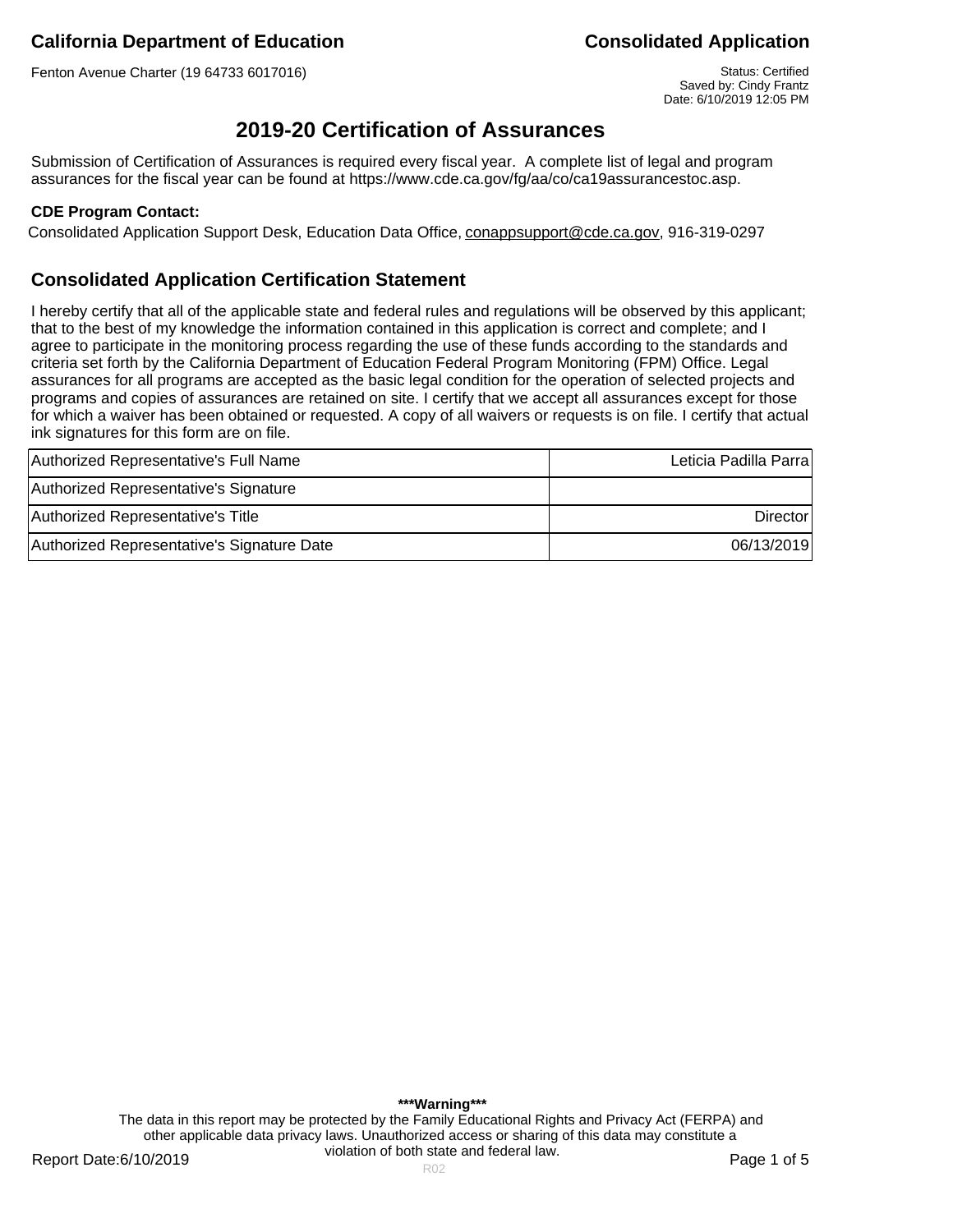Fenton Avenue Charter (19 64733 6017016) Status: Draft Status: Draft Status: Draft

Saved by: Cindy Frantz Date: 6/10/2019 11:56 AM

# **2019-20 Protected Prayer Certification**

ESSA Section 8524 specifies federal requirements regarding constitutionally protected prayer in public elementary and secondary schools. This form meets the annual requirement and provides written certification.

### **CDE Program Contact:**

Franco Rozic, Title I Monitoring and Support Office, frozic@cde.ca.gov., 916-319-0269

## **Protected Prayer Certification Statement**

The LEA hereby assures and certifies to the California State Board of Education that the LEA has no policy that prevents, or otherwise denies participation in, constitutionally protected prayer in public schools as set forth in the "Guidance on Constitutionally Protected Prayer in Public Elementary and Secondary Schools."

The LEA hereby assures that this page has been printed and contains an ink signature. The ink signature copy shall be made available to the California Department of Education upon request or as part of an audit, a compliance review, or a complaint investigation.

| The authorized representative agrees to the above statement                                                                            | Yesl                  |
|----------------------------------------------------------------------------------------------------------------------------------------|-----------------------|
| Authorized Representative's Full Name                                                                                                  | Leticia Padilla Parra |
| Authorized Representative's Title                                                                                                      | Director              |
| Authorized Representative's Signature Date                                                                                             | 06/13/2019            |
| <b>Comment</b>                                                                                                                         |                       |
| If the LEA is not able to certify at this time, then an explanation must be<br>provided in the Comment field. (Maximum 500 characters) |                       |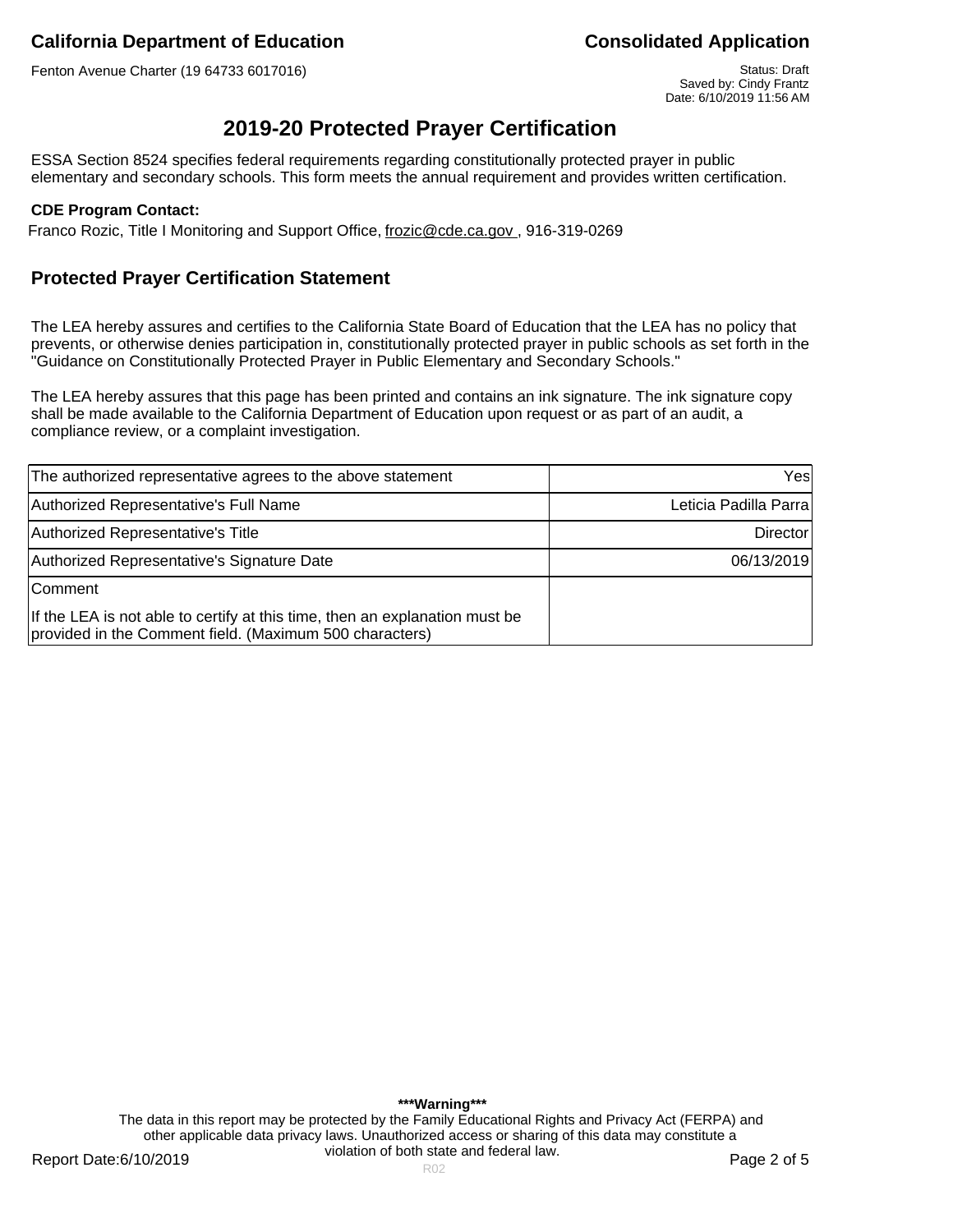Fenton Avenue Charter (19 64733 6017016) Status: Draft Status: Draft Status: Draft

Saved by: Cindy Frantz Date: 6/10/2019 11:57 AM

# **2019-20 LCAP Federal Addendum Certification**

#### **CDE Program Contact:**

Local Agency Systems Support Office, LCFF@cde.ca.gov, 916-323-5233

To receive funding under the Every Student Succeeds Act (ESSA), a local educational agency (LEA) must have a plan approved by the State Educational Agency on file with the State. Within California, LEAs that apply for ESSA funds are required to complete the Local Control and Accountability Plan (LCAP), the LCAP Federal Addendum Template (Addendum), and the Consolidated Application (ConApp). The LCAP, in conjunction with the Addendum and the ConApp, serve to meet the requirements of the ESSA LEA Plan.

In order to apply for funds, the LEA must certify that the 2017/18–2019/20 LCAP has been approved by the local governing board or governing body of the LEA. As part of this certification the LEA is agreeing to submit the LCAP Federal Addendum that has been approved by the local governing board or governing body of the LEA to the California Department of Education (CDE), and acknowledging that the LEA agrees to work with the CDE to ensure that the Addendum addresses all required provisions of the ESSA programs for which they are applying for federal education funds.

| County Offices of Education and School Districts Enter the original<br>approval date of the county office of education or school district<br>2017/18-2019/20 LCAP                                           |                       |
|-------------------------------------------------------------------------------------------------------------------------------------------------------------------------------------------------------------|-----------------------|
| Note: For districts, the date should be the day your county office of<br>education (COE) approved your 2017/18-2019/20 LCAP. For COEs, it<br>should be the date the CDE approved your 2017/18-2019/20 LCAP. |                       |
| Charter Schools Enter the adoption date of the charter school LCAP                                                                                                                                          | 06/13/2019            |
| Authorized Representative's Full Name                                                                                                                                                                       | Leticia Padilla Parra |
| Authorized Representative's Title                                                                                                                                                                           | <b>Director</b>       |

**\*\*\*Warning\*\*\*** The data in this report may be protected by the Family Educational Rights and Privacy Act (FERPA) and other applicable data privacy laws. Unauthorized access or sharing of this data may constitute a violation of both state and federal law.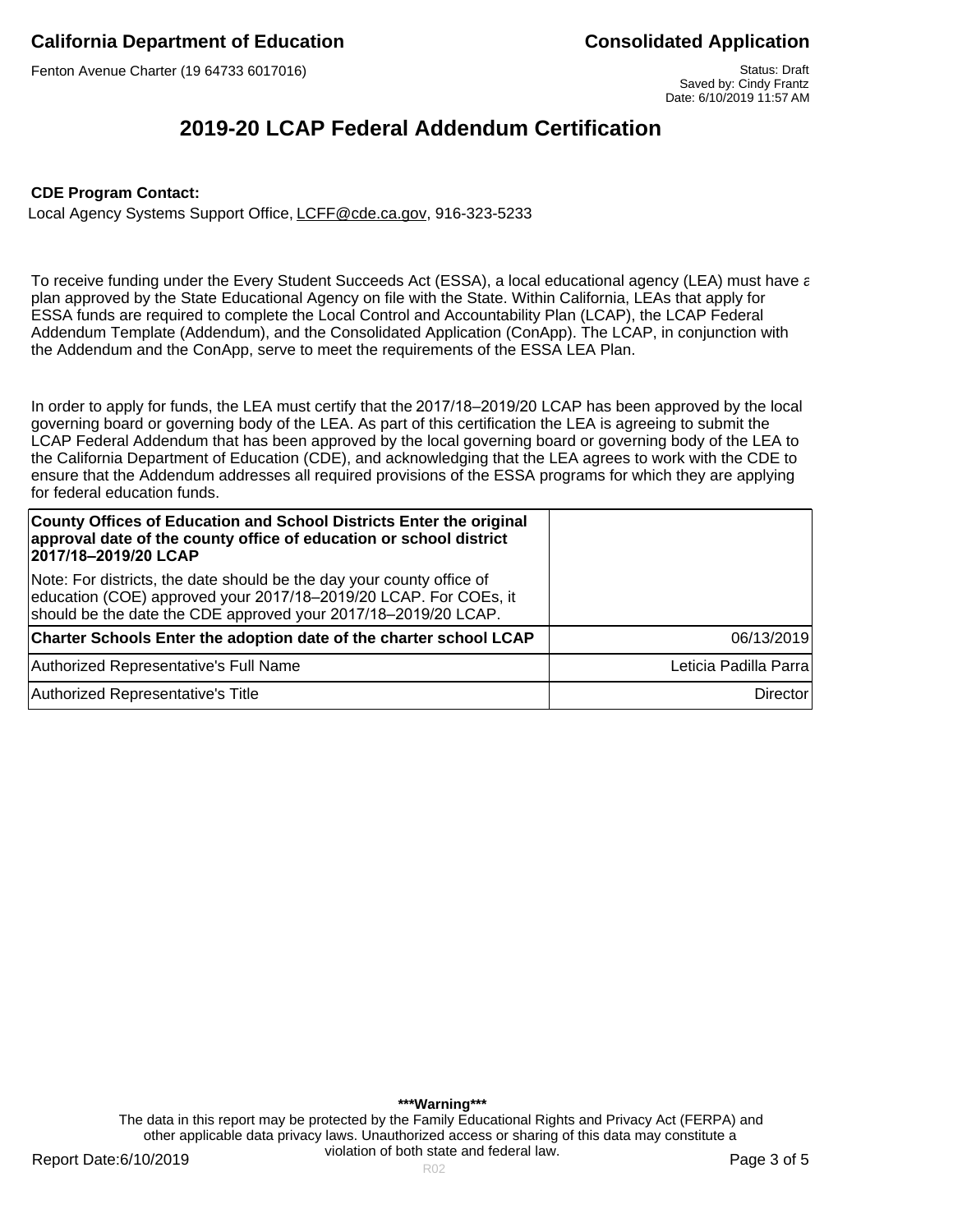Fenton Avenue Charter (19 64733 6017016) Status: Draft Status: Draft Status: Draft

# **2019-20 Application for Funding**

### **CDE Program Contact:**

Consolidated Application Support Desk, Education Data Office, conappsupport@cde.ca.gov, 916-319-0297

## **Local Governing Board Approval**

The local educational agency (LEA) is required to review and receive approval of their Application for Funding selections with their local governing board.

| Date of approval by local governing board | 06/13/2019 |
|-------------------------------------------|------------|
|                                           |            |

## **District English Learner Advisory Committee Review**

Per Title 5 of the California Code of Regulations Section 11308, if your LEA has more than 50 English learners, then the LEA must establish a District English Learner Advisory Committee (DELAC) which shall review and advise on the development of the application for funding programs that serve English learners.

| DELAC representative's full name                                                                                                                                                                                                                            | n/a                                                                                                                    |
|-------------------------------------------------------------------------------------------------------------------------------------------------------------------------------------------------------------------------------------------------------------|------------------------------------------------------------------------------------------------------------------------|
| (non-LEA employee)                                                                                                                                                                                                                                          |                                                                                                                        |
| DELAC review date                                                                                                                                                                                                                                           |                                                                                                                        |
| Meeting minutes web address                                                                                                                                                                                                                                 |                                                                                                                        |
| Please enter the web address of DELAC review meeting minutes (format<br>http://SomeWebsiteName.xxx). If a web address is not available, then the<br>LEA must keep the minutes on file which indicate that the application was<br>reviewed by the committee. |                                                                                                                        |
| <b>IDELAC</b> comment                                                                                                                                                                                                                                       | DELAC is not applicable since LEA is<br>an independent charter school. The<br>LEA has its own local governing<br>board |
| If an advisory committee refused to review the application, or if DELAC<br>review is not applicable, enter a comment. (Maximum 500 characters)                                                                                                              |                                                                                                                        |

## **Application for Categorical Programs**

To receive specific categorical funds for a school year the LEA must apply for the fund by selecting Yes. Only the categorical funds the LEA is eligible to receive are displayed.

| Title I, Part A (Basic Grant)                              | Yesl |
|------------------------------------------------------------|------|
| ESSA Sec. 1111 et seq.<br><b>SACS 3010</b>                 |      |
| <b>Title II, Part A (Supporting Effective Instruction)</b> | Yesl |
| ESEA Sec. 2104<br><b>SACS 4035</b>                         |      |
| <b>Title III English Learner</b>                           | Yesl |
| ESEA Sec. 3102<br><b>SACS 4203</b>                         |      |
| <b>Title III Immigrant</b>                                 | Yesl |

#### **\*\*\*Warning\*\*\***

The data in this report may be protected by the Family Educational Rights and Privacy Act (FERPA) and other applicable data privacy laws. Unauthorized access or sharing of this data may constitute a violation of both state and federal law.